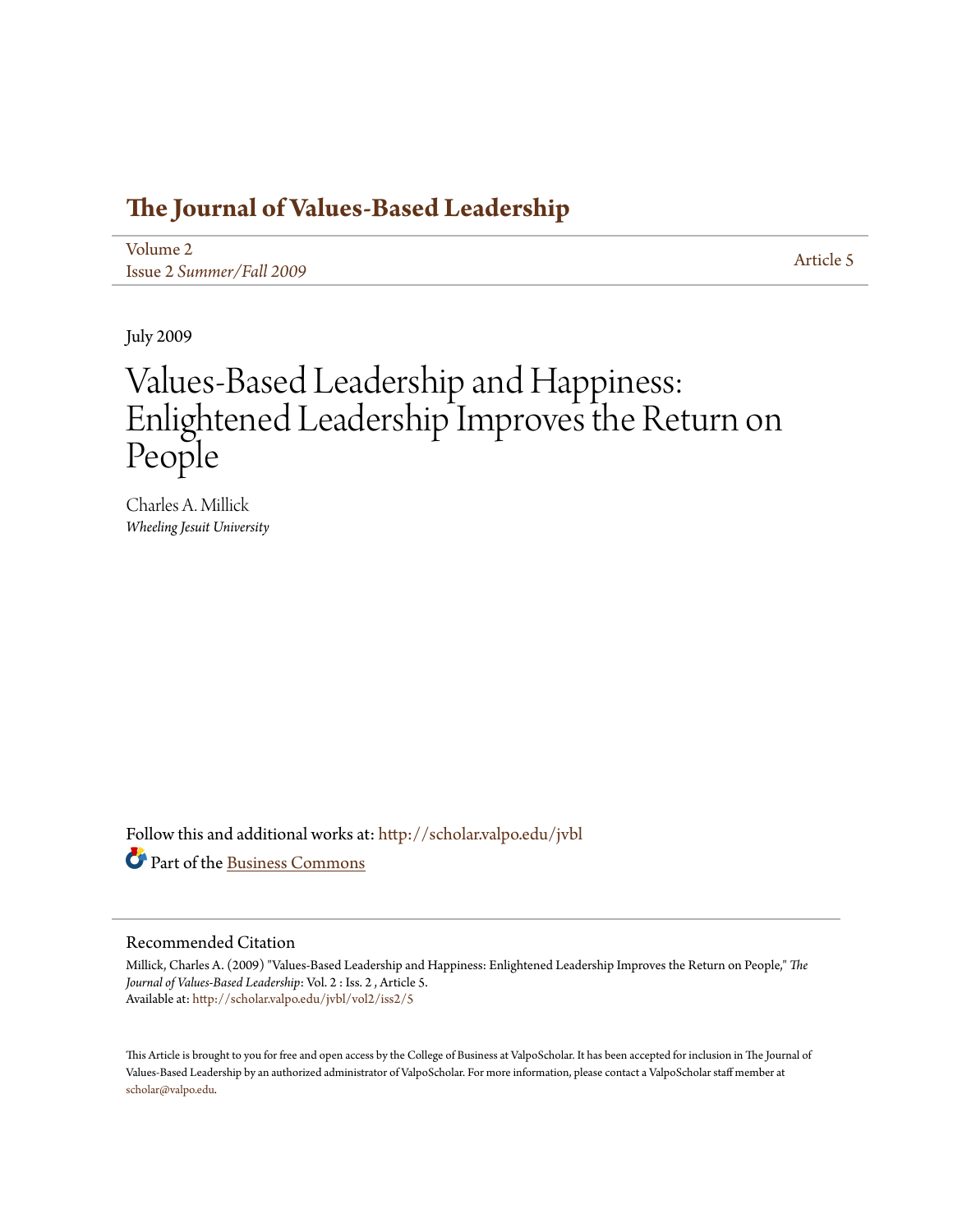

*Happiness can be defined as the positive conscious and emotional experience that accompanies or stems from achieving one's values or goals and exercising one's individual human potentialities, including talents, abilities, and virtues. In other words, happiness results from personal flourishing.* 

— *E. W. Younkins (2002)*

— *— E.W. Younkins (2002)*

# Values-Based Leadership and Happiness: Enlightened Leadership Improves the Return on People

**CHARLES A. MILLICK ASSISTANT PROFESSOR OF MANAGEMENT DEPARTMENT OF BUSINESS, WHEELING JESUIT UNIVERSITY WHEELING, WEST VIRGINIA** 

## **Introduction**

In *Management Challenges for the 21<sup>st</sup> Century, Peter Drucker wrote, "one cannot manage change. One can only be ahead of it… . But unless it is seen as the task of organization to lead change, the organization…will not survive.‖* This paper will discuss how values-based enlightened leadership — *understanding the challenges faced and using the proper tools* — can lead the organization to become a flourishing (happy) enterprise with a strong return on people and finances.

## **Background**

The past 100 years have seen massive changes in the field of management and employee labor relations — from a violent period of strikes and confrontation to the evolution of labor law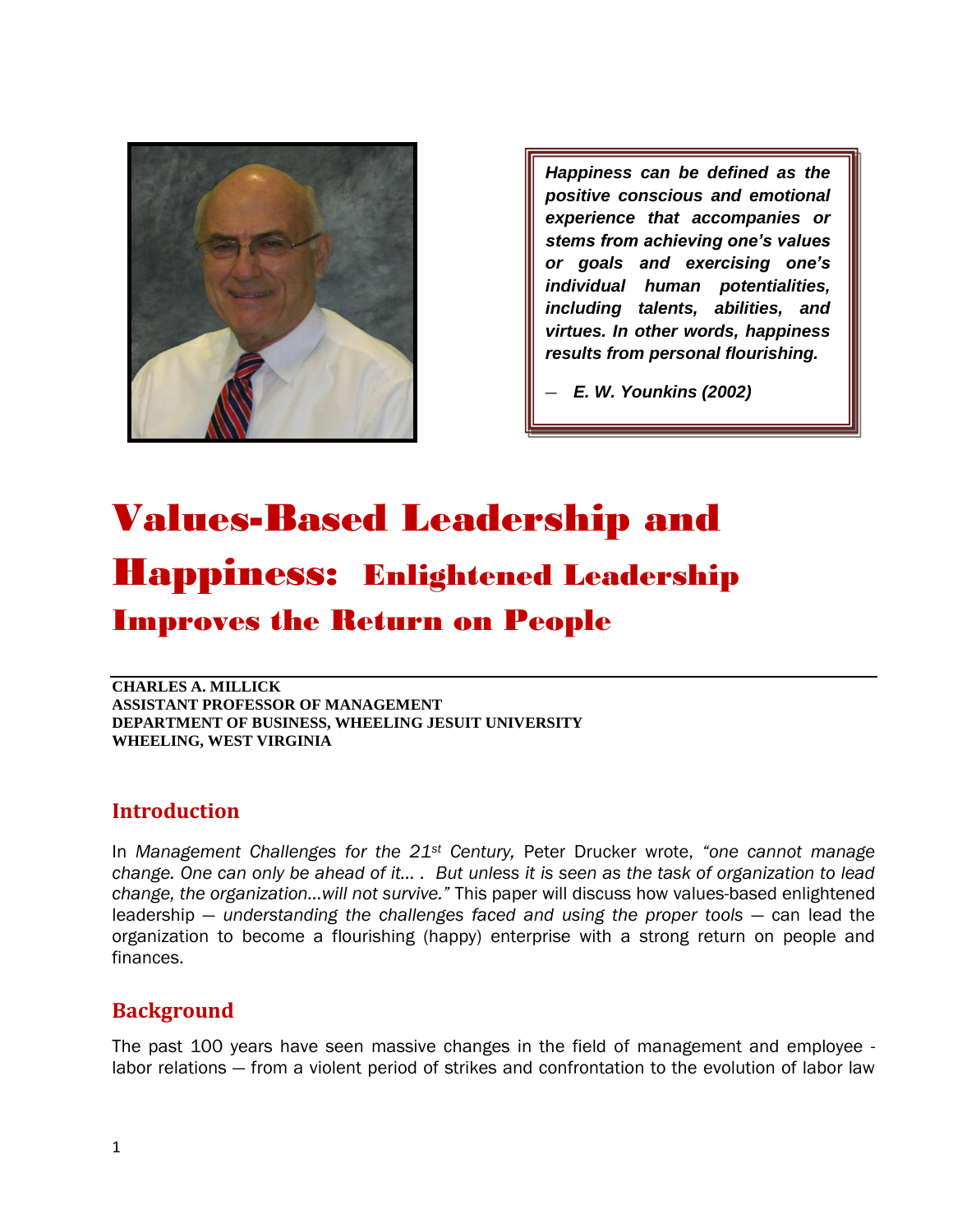that includes workers' rights and safety considerations. To meet the challenges for continued performance improvement, effective leaders now seek further betterment in the management of employee relations and personal commitment. With the evolution of positive psychology, enlightened leaders are seeking a better understanding of the effect of creating and stimulating a positive mindset within the organization and a clearer comprehension of employee needs as well as the tools necessary for improved employee motivation.

A leadership-centered culture develops leaders who do not consider employees to be mere cogs in a machine or links in the bureaucratic process, but as human capital worthy of nurture, trust and respect. Enlightened leaders strive to attain results from committed people who maintain both personal and professional stakes in the organization. Human capital (intangible assets) including employee knowledge, customer relationships, patents, and trademarks — represent approximately 75% of the market valuation of the S&P 500 companies versus the tangible assets of property, plant, and equipment (Baker, Greenberg & Hemingway, 2006). In most organizations, the value of human capital is a very heavily-weighted asset. It has been argued that to arrive at an accurate accounting of worker productivity, people should be considered as long-term assets on the balance sheet (Mansuy, 2003).

Leadership-centered cultures look to the future and seek not just "smiley faces" and singing "kumbaya around the campfire," but a better understanding of employees' needs. The ultimate result is an environment where all can constructively work together toward a common goal, find personal and professional worth and fulfillment, and make positive differences in the lives of others. Some are calling this a definition of happiness in the workplace. Personal happiness has been defined as the following:

Happiness can be defined as the positive conscious and emotional experience that accompanies or stems from achieving one's values or goals and exercising one's individual human potentialities, including talents, abilities, and virtues. In other words, happiness results from personal flourishing. — E. W. Younkins (2002)

In summary, we are witnessing an evolution in the treatment of employees. Enlightened, valuesbased leaders see their task to understand these changes, future challenges, and lead the enterprise.

## **Objectives for Values-Based Leadership**

To work toward a goal of becoming a flourishing, high performance enterprise and a workplace that enables employees to grow on a personal basis requires a close linkage among the leader, organizational situation, and the employees. For purposes of this review, flourishing (happiness)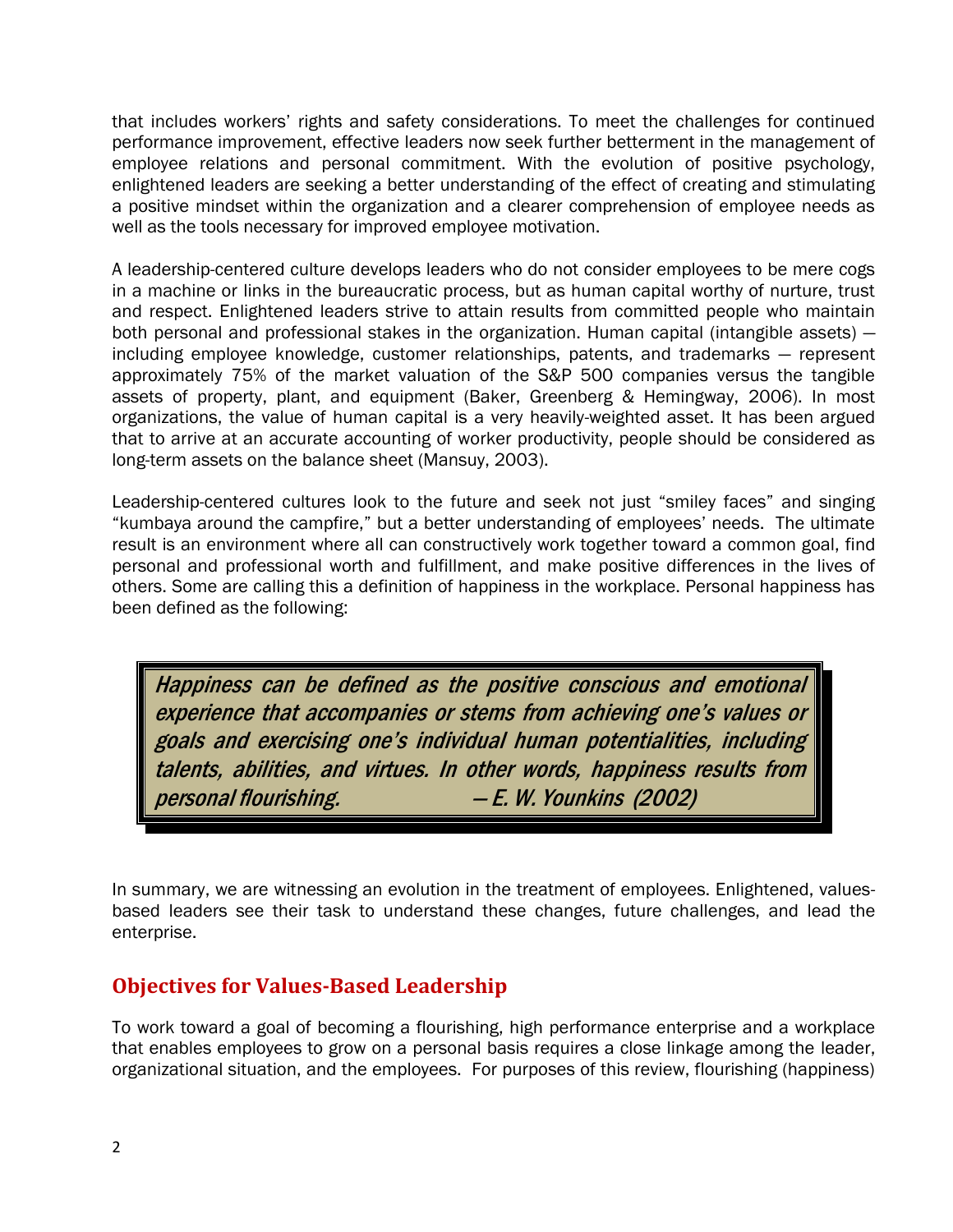in a high performance workplace is achieved by values-based enlightened leaders understanding immediate challenges in the global marketplace. These leaders utilize the results from the positive psychological movement, treat employees as stakeholders, combine the latest approaches in employee motivation and the balanced scorecard approach, and measure their return both with respect to employee contentment and financial returns.

## **21st Century Challenges**

As leaders assess or reassess strategic moves, develop roadmaps, detail and manage operational plans, and evaluate projects implementation, they face multifarious challenges. The workplace is more dynamic than ever with increased global competition, complexity, rate of change, new technologies, economic uncertainties, and movement to a service-oriented economy. As a result of the recent recession and the current economic situation, leaders will require new skills tailored to an external environment of urgency, high stakes, and uncertainty even after the current economic crises subsides. It would be reassuring to label the current economic crisis as simply a temporary glitch, but economies cannot build a firewall to insulate against intensifying global competition, energy constraints, climate change, and political instability. We must plan ahead to prevent immediate economic uncertainty from morphing into a sustained or even permanent crisis of serious and unfamiliar challenges (Heifetz, Grashow, & Linsky, 2009).

There is little doubt that as organizational hierarchies continue to collapse and decision-making continues to become more decentralized, employees will take on increased levels of responsibility for their own job performance (Gebert, Piske, Baga, Lanwehr, & Kearney, 2006). We have witnessed a growing trend for many years toward increasing the level of employee participation in workplace management. Employees throughout organizations participate in the decision-making process from problem definition to operational implementation. Participation has been defined as a new form of joint decision-making in which employees are invited to help solve organizational problems (Tjosvoid, 1987).

With fewer non-renewable resources available to sustain business operations, a leader must have employees who are more intelligent, skillful, willing to learn, and committed. Highperforming employees are ostensibly more valuable to the organization, but are concomitantly more mobile than ever before. It is also most likely that employees are using a low percentage of their strengths on a daily basis in their respective work environments which deficits could be contributing to a lack of commitment to their employers and the business they serve. Based on the Gallup Poll database of 1.7 million employees in 101 companies from 63 countries when ask the "opportunity to do what I do best" question only 20% felt their attributes were being used on a daily basis (Buckingham & Quinn, 2001).

Beginning at an early age, most people have been steadily guided by their parents, teachers, and managers and by psychology's fascination with pathology. We have become experts in our weaknesses and in methods designed to repair our flaws, while our strengths lie dormant and neglected *The Peter Principle* — a 1960's study which evolved into a book [\(Peter](http://en.wikipedia.org/wiki/Laurence_J._Peter) [& Hull,](http://en.wikipedia.org/wiki/Raymond_Hull) 1969) describes the corporate phenomenon of promoting people according to their individual levels of expertise, ultimately reaching a level of promotion which exposes their incompetence. Through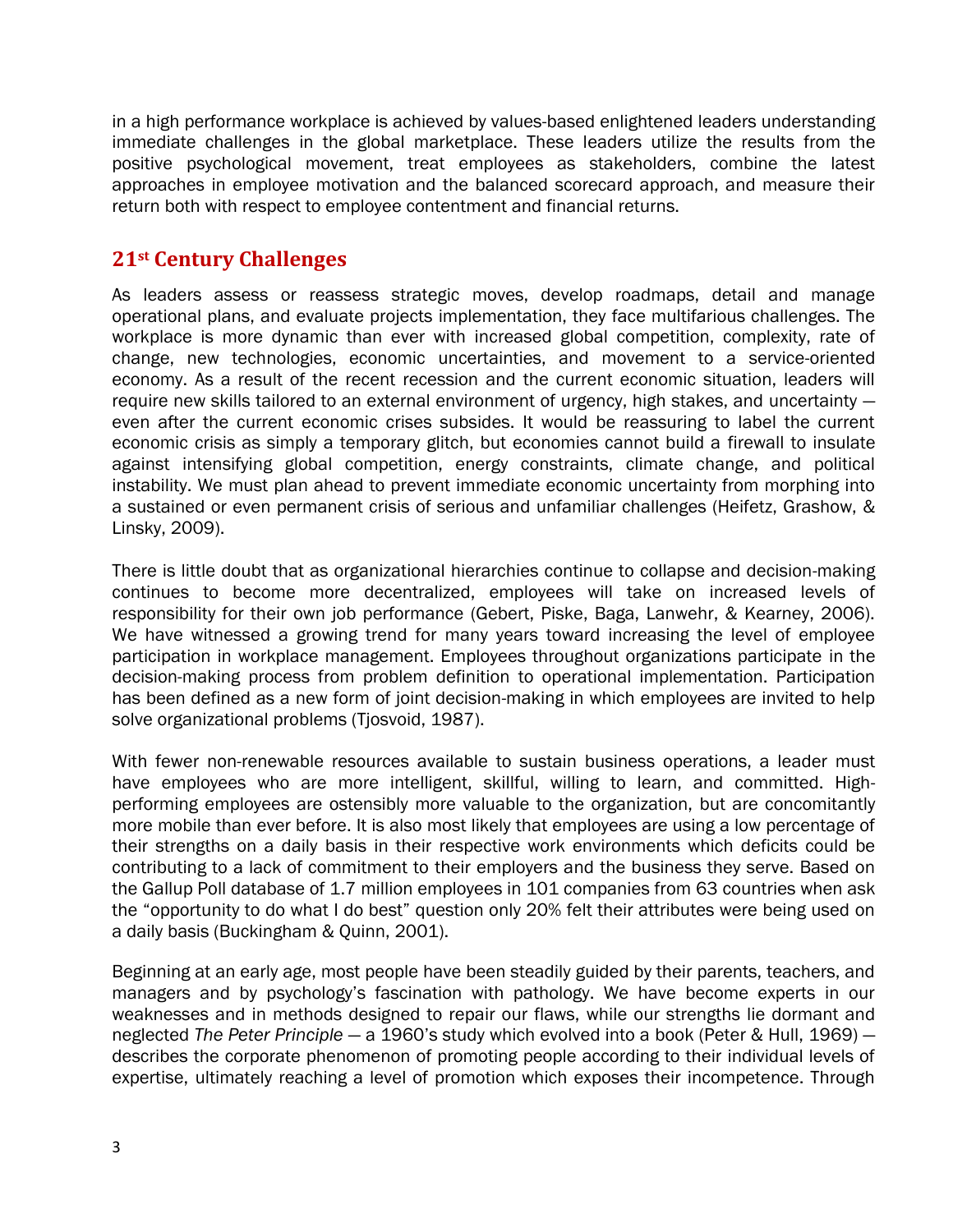the decades, *The Peter Principle* has become widely accepted as prosaic business jargon. Business still views promotion to the highest level of responsibility and competency as the most appropriate method of recognizing and rewarding individual contribution. How many of us can think of one or more colleagues in our own organizations who have been promoted "to their levels of incompetence?"

## **Six Keys to the Corporation**

The keys to success in the corporation begin with the values that establish our identity. Next we decide to value employees as much as investors and treat them as stakeholders. Enlightened leaders also utilize the results from the *positive psychological movement*, combine the latest approaches in employee motivation and the *balanced scorecard approach*, and measure their return both on people and financial returns. It is also important to institutionalize our working model for continuous improvement.

## *(1) Values-Based Leadership:*

*―CEOs set the values, the standards, the ethics of the organization. They either lead or they mislead‖ (*Drucker, 2007*).* A.G. Lafley, Chairman and CEO Chief Executive Officer of Procter & Gamble (P&G), believes values are about organizational behavior and serve to provide identity to the organization. In his first year at P&G, Lafley incorporated the establishment and identification of operational values as an integral part of the company's strategic operations. Those values already in place were not immune to review and revision to comport with the overall corporate structure. P&G's ethical priorities include trust, integrity, ownership, leadership, and a passion for winning (Lafley, 2009).

As stated above, managerial leaders serve themselves and others best when they are committed to a set of core values:

- Leaders need to be clear about what values they champion;
- Leaders must effectively communicate their values clearly and meaningfully to key stakeholders; and
- Managerial leaders need to ensure their actions are in alignment with their espoused values. The *positive psychology approach* also tells us that ―*factors such as character strengths, optimism, and resilience can play significant roles in how goals are managed‖ (*Kerns, 2005*).*

## *(2) Employees as Stakeholders:*

With the political realignment occurring in many countries and the effects of the worst destruction of wealth and economic meltdown since the Great Depression, the odds appear to be favorable that enlightened leaders will keep stakeholder interests at the forefront by respecting the needs not only of the investors, but also of the stakeholders who are customers, employees, and suppliers. In this age of knowledge work, outsourcing, global supply chains, and activist interest groups, enlightened leaders know that establishing a meaningful relationship with each of the stakeholder groups is important for organizational success.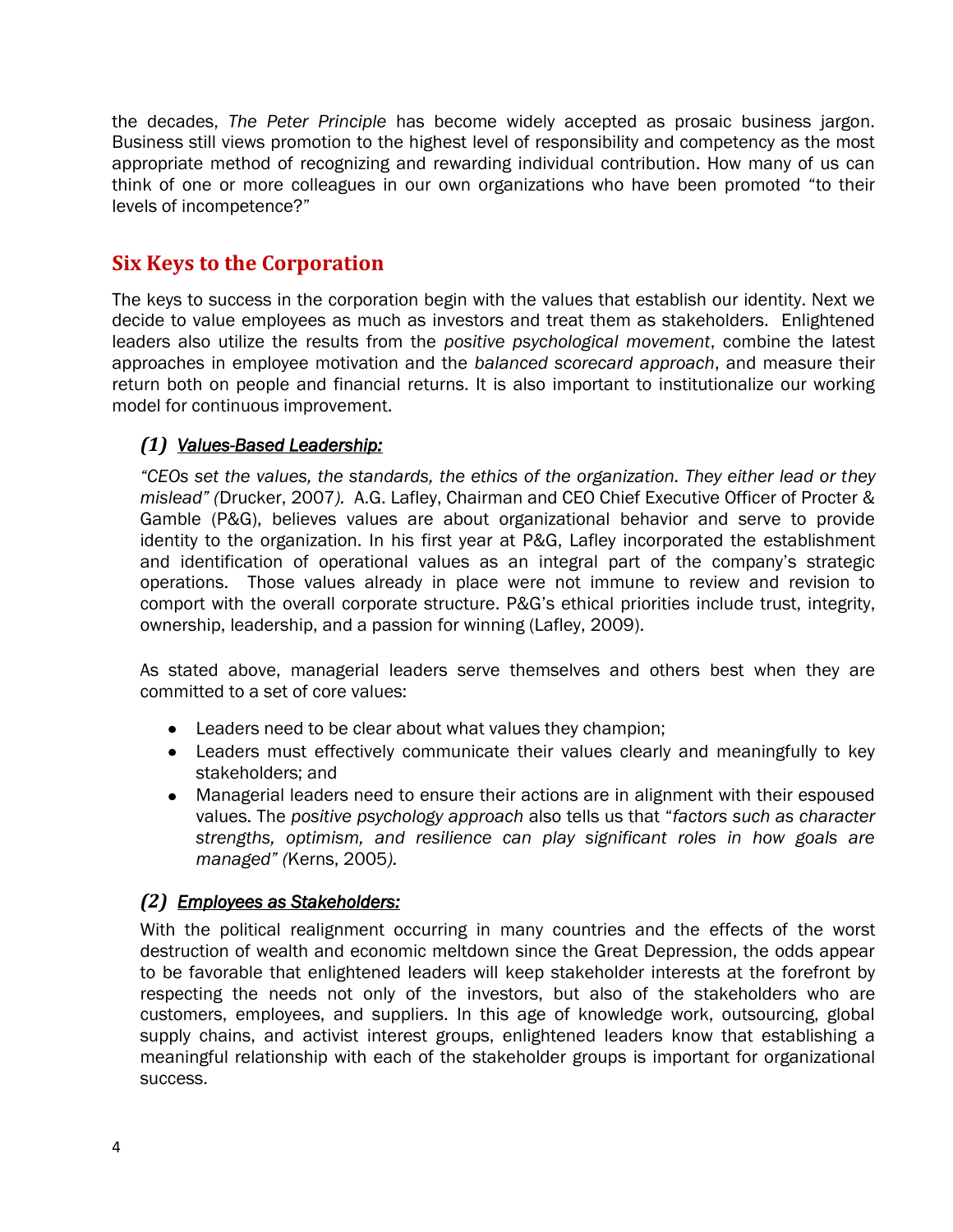Employees are all stakeholders — and sometimes shareholders — of the companies where they are employed. Several recent studies have shown gains in both profit and productivity by companies that have implemented certain historically unconventional work practices including investing in decentralized decision-making, training, and establishing pay practices which are contingent upon organizational, as opposed to the more traditional individual, performance. There has also been a tendency to employ other non-traditional practices designed to measure not only the financial success of the organization, but to engage stakeholder participation as an indispensible cog to successful organizational performance (Pfeffer, 2009).

## *(3) Positive Psychology:*

It is important for enlightened leaders to help employees capitalize on their strengths to fully participate in the organization's success. Although the universal human need for prestige, recognition, and respect are seemingly all pervasive, it has been suggested that not everyone is driven by a craving for power over others but rather that many people derive person prestige and satisfaction in other ways. Such acquisition of self-confidence, satisfaction, and work pride can be related directly to the full use of that employee's attributes. Of course, such strengths must first be identified before they are further developed and fully activated. Identifying strengths can also enable assigning people to those tasks and responsibilities for which they are best suited. Imagine an organization in which all persons are doing the job for which they are best trained and for which they will be accorded prestige that will best satisfy their personal needs. While not necessarily infallible, this process is certainly worth considering (Buckingham & Quinn, 2001).

Ostensibly, management and organizational researchers have made significant strides in the field of goal and performance management. Additionally, the emerging field of positive psychology appears to offer many findings and insights that can help managers become more effective as they define and manage their organizational goals, individuals in the organizations, and the organizations themselves. *Positive psychology*, as opposed to traditional management methods, focuses on employee strengths and psychological capabilities. This movement is further characterized as "the new positive psychology *movement that has shifted from the traditional emphasis on illness and pathology, towards a focus toward a focus on human strengths and virtues‖* (Seligman and Csikszentmihalyi, 2000). Consistent with the positive psychology movement, additional work has been done to investigate the positive side of organizational processes and how individuals in organizations and the organizations proper can become exceptional. *Positive psychology* is further defined as:

Concerned primarily with the study of positive outcomes, processes, and attributes of organizations and their members, *Positive Organizational Scholarship* (POS) does not represent a single theory, but focuses on dynamics that are typically described by words such as excellence, thriving, flourishing, abundance, resilience, or virtuous…. It channels attention to enablers (e.g., processes, capabilities, structures, and methods); the motivators (e.g., unselfishness, altruism, and contribution without regard to self); and the outcomes or effects (e.g., vitality, meaningfulness, exhilaration, and high-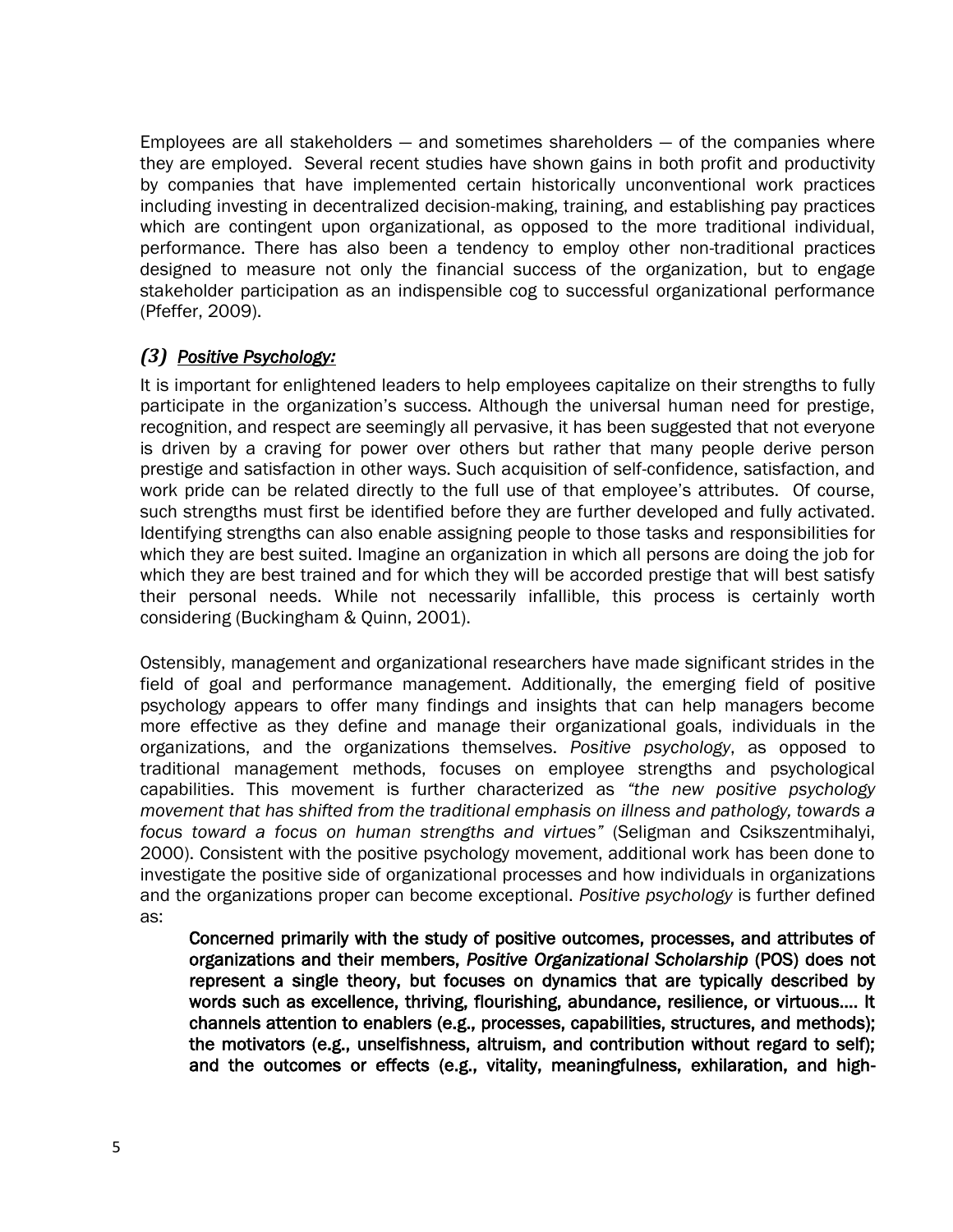#### quality relationships) associated with positive phenomena. (Cameron, Dutton & Robert Quinn, 2003).

This positive psychology movement and how positive mindsets can help transform organizations positively is the subject of additional work on organizational processes and performance more commonly known as the "Science of Happiness."

## *(4) Employee Motivation – Needs, Levers and Actions:*

Evolutionary psychology has also provided additional information about employee motivational needs and drives. Recent research identifies four drives that underlie employee motivation. This research is particularly focused upon two studies — one targeting two global businesses (i.e., a Financial Services giant and an IT services firm) — and a second focusing on 300 *Fortune 500* Companies. This work outlines four drives (i.e., emotional needs) that motivate people, as well as primary levers and actions that managers can take to achieve maximum motivation, all of which are more particularly described as follows:

(a) To Acquire: Managers can use the reward system and tie rewards closely to performance.

(b)To Bond*:* Managers can work to develop a culture that fosters mutual reliance and cooperation among co-workers, values teamwork, and encourages best practices.

(c) To Comprehend: Managers can use job design to give employees distinct and important roles in the organization that is meaningful and fosters a sense of contribution to the organization.

(d) To Defend. Managers can use performance management and resource allocation processes to increase transparency of all operations, emphasize fairness, and build trust in granting rewards, assignments, and recognition.

The authors reference different companies that were successful in utilizing an organizational lever to help employees satisfy their emotional drive in these particular four areas to achieve motivation. Their conclusion is that if you can fulfill all four of the drives for employee needs, your company will be in a leading position in terms of motivation; this, in turn, will generate a major competitive advantage in terms of employee satisfaction, engagement, commitment, and retention (Nohria, Groysberg, & Lee, 2008).

## *(5) Balanced Scorecard*:

To keep track of their total organizational efforts and employee-related programs, managerial leaders can utilize a "Balanced Scorecard." This is an equitable approach that not only addresses the financial aspects of the business, but complements these concerns with improving customer satisfaction, internal processes, innovation, and the learning perspective. The innovation and learning aspects emphases focus on the intangible assets that include human capital (i.e., skills, talent, and knowledge) as well as organizational capital (i.e., culture and leadership). "The balanced scorecard approach provides an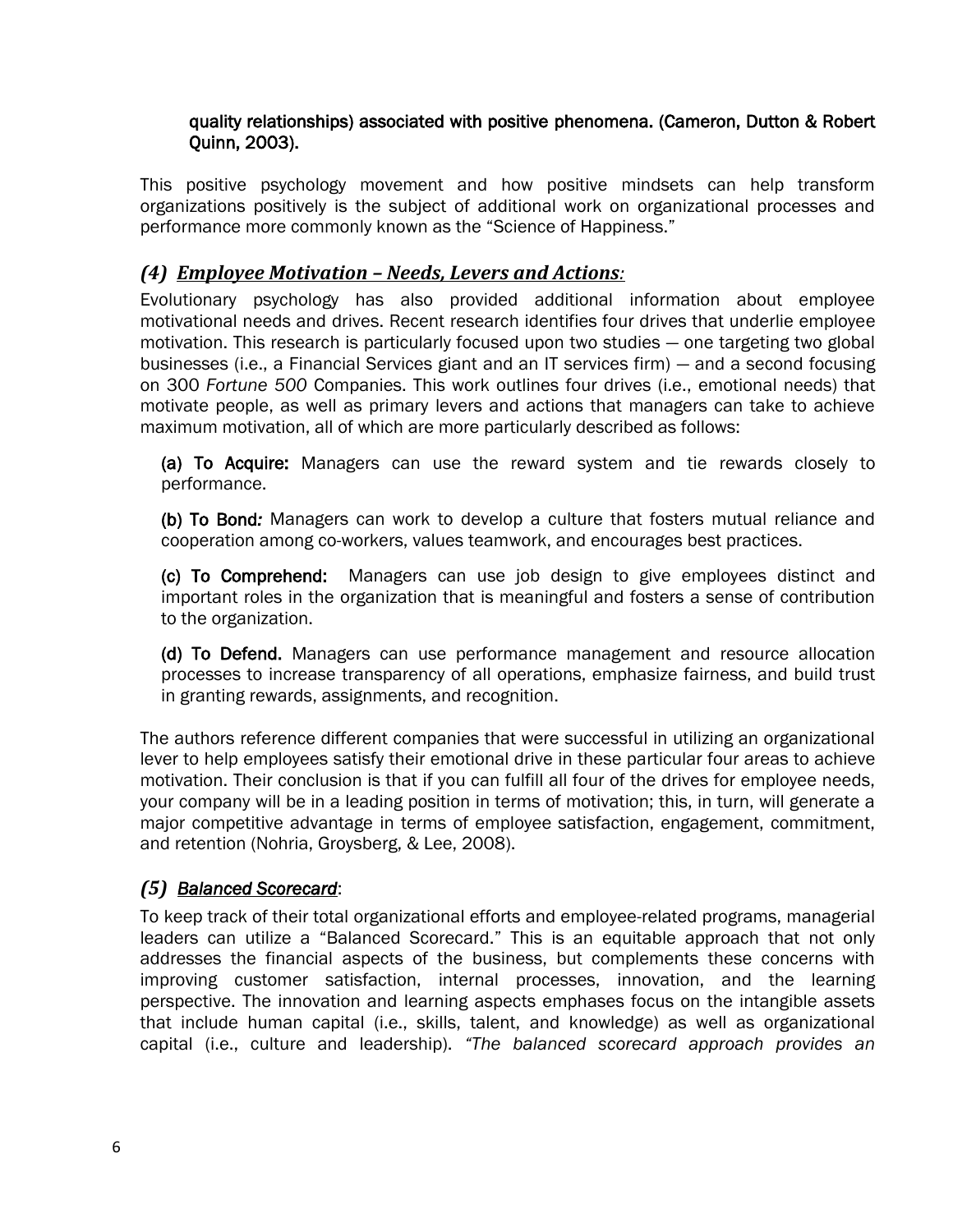*excellent vehicle for the managerial leader to develop people-based metrics for measuring their return on people.‖ (Kaplan & Norton, 1996).*

## *(6) Leadership Centered Culture*:

To provide the lasting leadership that will use positive psychology, understand and implement actions for employee motivation, and utilize a balanced scorecard requires institutionalizing these activities. To constructively work together toward a common goal, find meaning and satisfaction means institutionalizing a values based leadership centered culture. Leaders provide motivation and inspiration to energize people, not by pushing them in the right direction but by leadership satisfying basic human needs. To institutionalize this type of leadership requires activities such as *"1)* Recruiting with leadership potential as only the *first step, 2) Providing significant challenges early in the career to learn from triumphs and*  failures 3) Plan for development of high potential employees and 4) reward people who *successfully develop leaders‖ (Kotter, 2001).*

## **Results from the Return on People**

Research has further demonstrated how positive mindsets can take hold in organizations and transform their character by focusing upon a return on *people*. This process is accomplished by integrating vision, energizing spirit, encouraging life-long learning, developing trust, seizing opportunities, stimulating employees to use their talents beyond those merely comprising the job description, and elevating unquestioned integrity. Fulfillment of these goals produces a flourishing, "happy" enterprise:

> *The definition of a ―happy‖ company is ―an organization in which individuals at all levels of authority exhibit a diversity of strengths, constructively work together toward a common goal, find significant meaning and satisfaction in producing and providing high-quality products and services for profit, and through those products and services make a positive difference in the lives of others.‖ (Baker, Greenberg & Hemingway 2006)*

In addition to the above definition, a study of 750 firms across the world, *"companies with the best people practices provided a 64 percent total return to shareholders over a five-year period,*  more than three times the 21% return for companies with weakest practices" (Baker, *Greenberg, & Hemingway 2006).* Additionally, on average, when employees are actively engaged in the organization, customers are happier, productivity is up, turnover is low, and the organization is financially productive and profitable.<sup>1</sup>

When calculating the business utility and the probability of business units being successful as a function of employee engagement, the relationships are clearly nontrivial. Business units that use principles of positive psychology may be able to influence employee engagement which may then enhance the bottom line. The above studies have demonstrated a relationship between happiness and workplace success. There are a number of additional research studies that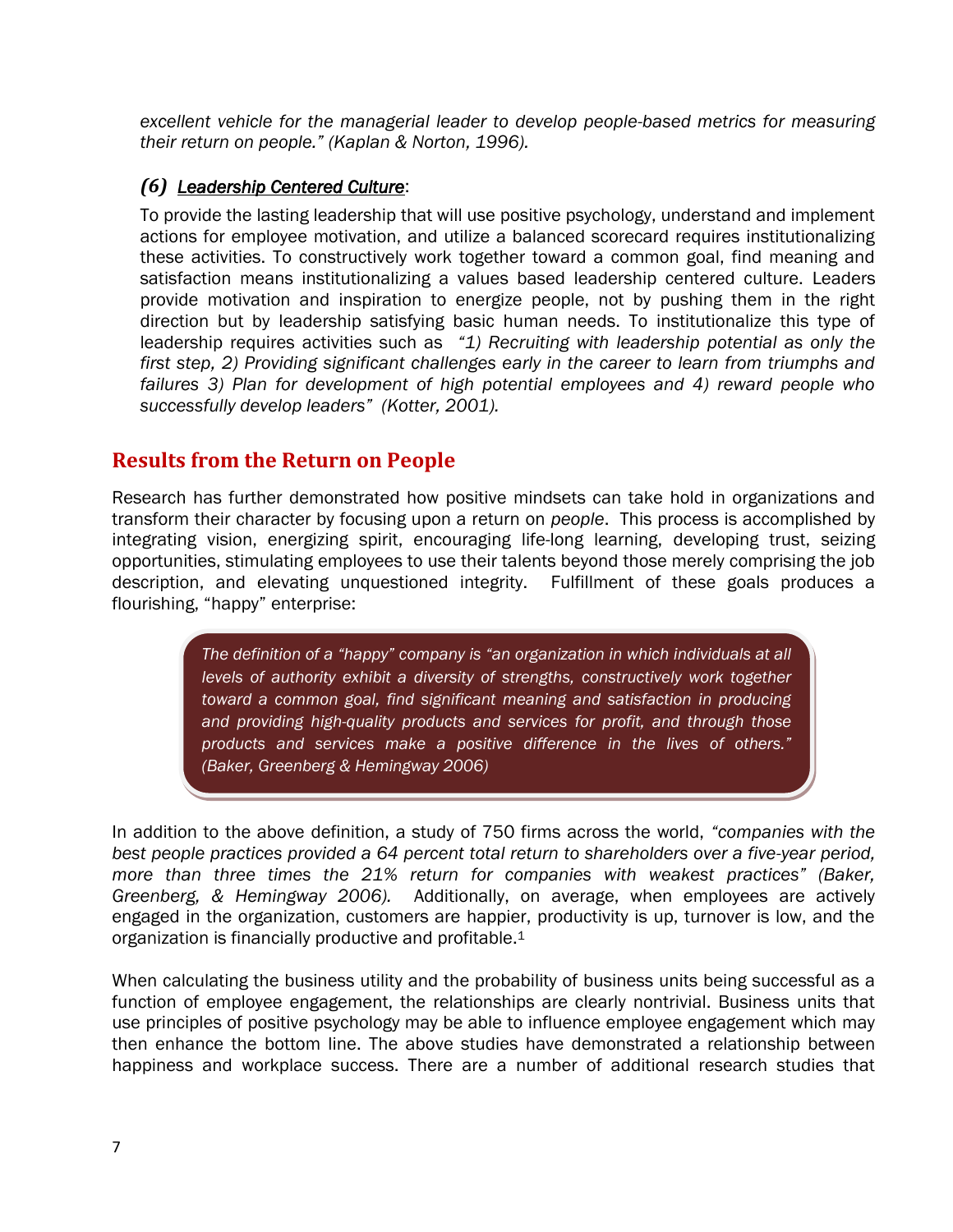suggest satisfied and happy employees are relatively more successful in the workplace. There appears to be a direct correlation between happiness and the production of income (Diener & Biswas-Diener, 2002), favorable evaluations by superiors (Cropanzano & Wright, 1999), and social support from colleagues.<sup>2</sup>

Furthermore, people in a good mood are more likely to enter into novel situations, interact with other people, and pursue new goals (Carver, 2003). A safe and comfortable environment allows one to "broaden and build" intellectual, social, and physical resources, which can be utilized in later times of need. Armed with previously acquired resources and primed to pursue new goals, people who experience positive emotions are well suited to experience success. (Boehm & Lyubomirsky, 2008).

## **World-Class Deliverables**

When employees are actively engaged in an organization, customers are happier, productivity is up, turnover is low and the organization is financially productive and profitable. Enlightened leaders want their organizations' performance to improve. They know their businesses and have designed managerial strategies, roadmaps, operational plans, and projects, but they have not forgotten the human capital aspects of their respective businesses which are critical to positive reformation. Business is about relationships. Based on the previously discussed tools and research, the following represent the next steps in the process to improve performance.

- (1) Assess the organization's status and possibilities for transformation into a positive organization using the results of the positive psychology movement studies and developing action plans to begin to close the loop between the "as is" and "to be." One method of benchmarking could be to assess the impact on leadership measured against a culture built around a forward-looking and constructive *team*work, the institution of a viable belief system, and increasing emphasis on accountability and autonomy.
- (2) Assess the feasibility of implementing the latest approaches designed to stimulate employee motivation. Such approaches should include reward systems and job performance designs. Inevitably, the query must be asked: Is the business providing the levers for action necessary to satisfy the drives (emotional needs) of its employees which will ultimately improve the performance of the organization?
- (3) Develop and implement a "balanced scorecard" for the organization to track not only the financial aspects of the business but also those factors which help to determine the *return* on human capital.
- (4) Evaluate the results. As we have seen from past studies, organizations with the best people practices and engaged employees have a better track record for improved performance. Performance metrics can include improved work place productivity, lower employee turnover, improved customer satisfaction, and reduced costs. These four steps are more succinctly demonstrated in Chart 1.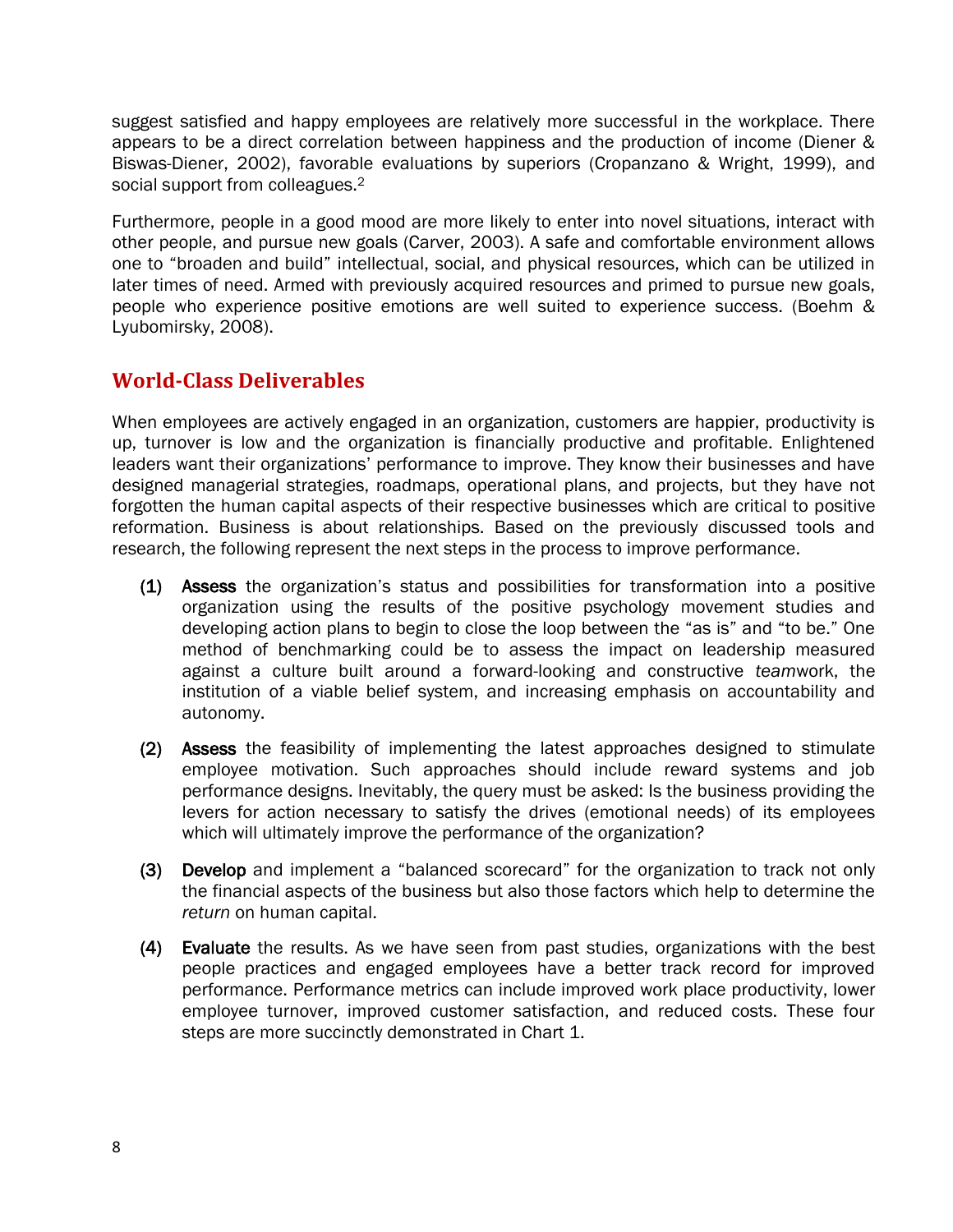

## **Conclusion**

Enlightened leaders regard the human element as an integral part of the organization's future success by understanding the challenges employees face. These leaders utilize the results from the positive psychological movement combined with the latest approaches in employee motivation and the balanced scorecard approach to implement action plans. Values-based enlightened leaders understand that in order to develop and maintain continuously flourishing, high-performance enterprises and workplaces, they must enable employees to use their full potential, be engaged and dedicated, and ultimately flourish to achieve happiness.

## **Endnotes**

 $1$  For profitability measures (which were all calculated as a percentage profitability of sales), the difference between employee engagement, top and bottom quartiles ranged from 1 to 4 percentage points in profitability. On average, business units in the top quartile on the employee engagement produced 1 to 4 percentage points higher profitability. For many organizations in a highly competitive

**\_\_\_\_\_\_\_\_\_\_\_\_\_\_\_\_\_\_\_\_\_\_\_\_\_\_\_\_\_\_\_\_\_\_\_\_\_\_\_\_\_\_\_\_\_\_\_\_\_\_\_\_\_\_\_\_\_\_\_\_\_\_\_\_\_\_\_\_\_\_\_\_\_\_\_\_\_\_\_\_\_\_\_\_\_\_\_\_\_\_\_\_\_\_**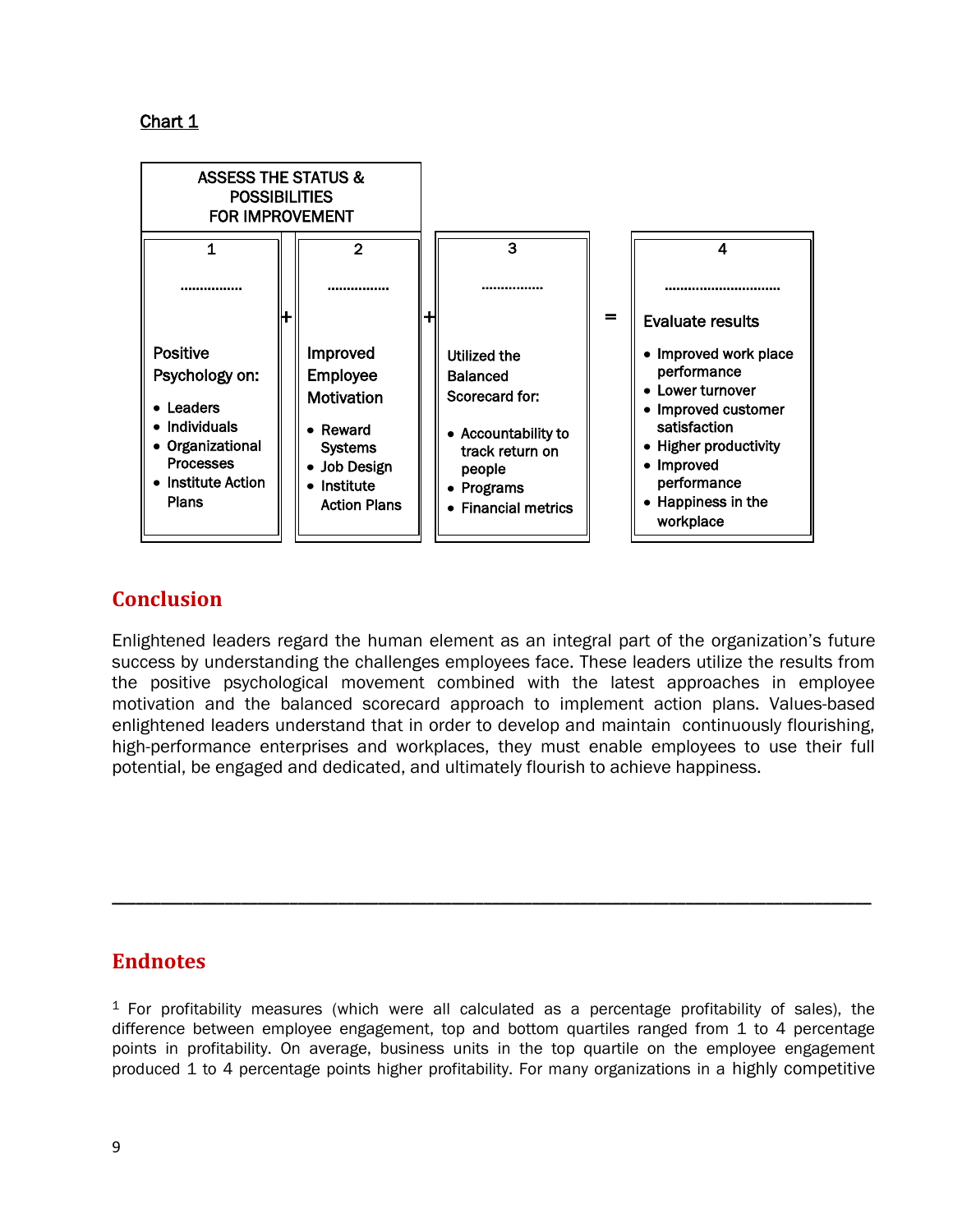market, 1 to 4 points per business unit is quite substantial and can represent the difference between success and failure *(Harter, Schmidt, & Keyes, 2002).*

<sup>2</sup> Happy people, compared to their less happy peers, earn more money, display superior performance, and perform more helpful acts. A preponderance of researchers has stated that the accomplishments of such indicators of success in the workplace cause a person to be happy. The alternative hypothesis — that happiness causes success — may be equally plausible*. (Iverson, Olekalns, & Erwin, 1998).* 

**\_\_\_\_\_\_\_\_\_\_\_\_\_\_\_\_\_\_\_\_\_\_\_\_\_\_\_\_\_\_\_\_\_\_\_\_\_\_\_\_\_\_\_\_\_\_\_\_\_\_\_\_\_\_\_\_\_\_\_\_\_\_\_\_\_\_\_\_\_\_\_\_\_\_\_\_\_\_\_\_\_\_\_\_\_\_\_\_\_\_** 

#### **References**

Baker, D., C. Greenberg, and C. Hemingway (2006). *What Happy Companies Know: How the New Science of Happiness.* Pearson Prentice Hall.

- Boehm, J.K. and S. Lyubomirsky (2008). *Journal of Career Assessment*, 16:1.
- Buckingham M. and D. Clifton (2001). *Now Discover Your Strengths*. The Free Press: A Division of Simon & Shuster.
- Cameron, K.S. & J.E. Dutton and R.E. Quinn (eds) (2003). *Positive Organizational Scholarship: Foundations for a New Discipline*. San Francisco: Berrett-Koehler Publishers, Inc.
- Cropanzano, R. and T.A. Wright (1999). *Consulting Psychology Journal: Practice and Research*, 51, 252- 265.
- Dess, G., G. Lumpkin, and A. Eiser, (2008). *Strategic Management: Creating Competitive Advantages*. McGraw-Hill Irwin.
- Diener & Biswas-Diener (2002). *Social Indicator Research*, 57, 119-169.
- Drucker, Peter E., (2007). *Management Challenges for the 21st Century*, Elsevier Ltd.
- Gebert, D., R. Piske, T. Baga, R. Lanwehr, and E. Kearney (2006). Empowerment in the context of transformational change: A study of acquisitions and privatizations in Eastern Europe*. Journal of Leadership & Organizational Studies,* 12, 101-119.
- Groysberg B, L. Lee, and N. Nohria, (July/Aug 2008). Employee Motivation: A Powerful New Model. *Harvard Business Review*.
- Heifetz R., A. Grashow, and M. Linsky (July/August 2009). Leadership in Permanent Crises*. Harvard Business Review*.
- Iverson, R.D, M. Olekalns, and P.J. Erwin, P.J. (1998). *Journal of Vocational Behavior*, 52, 1-23.
- Harter, J., C. Keyes, and F. Schmidt (2002). Well-being in the workplace and its relationship to business outcomes: A review of the Gallop Studies. *American Psychological Association*.